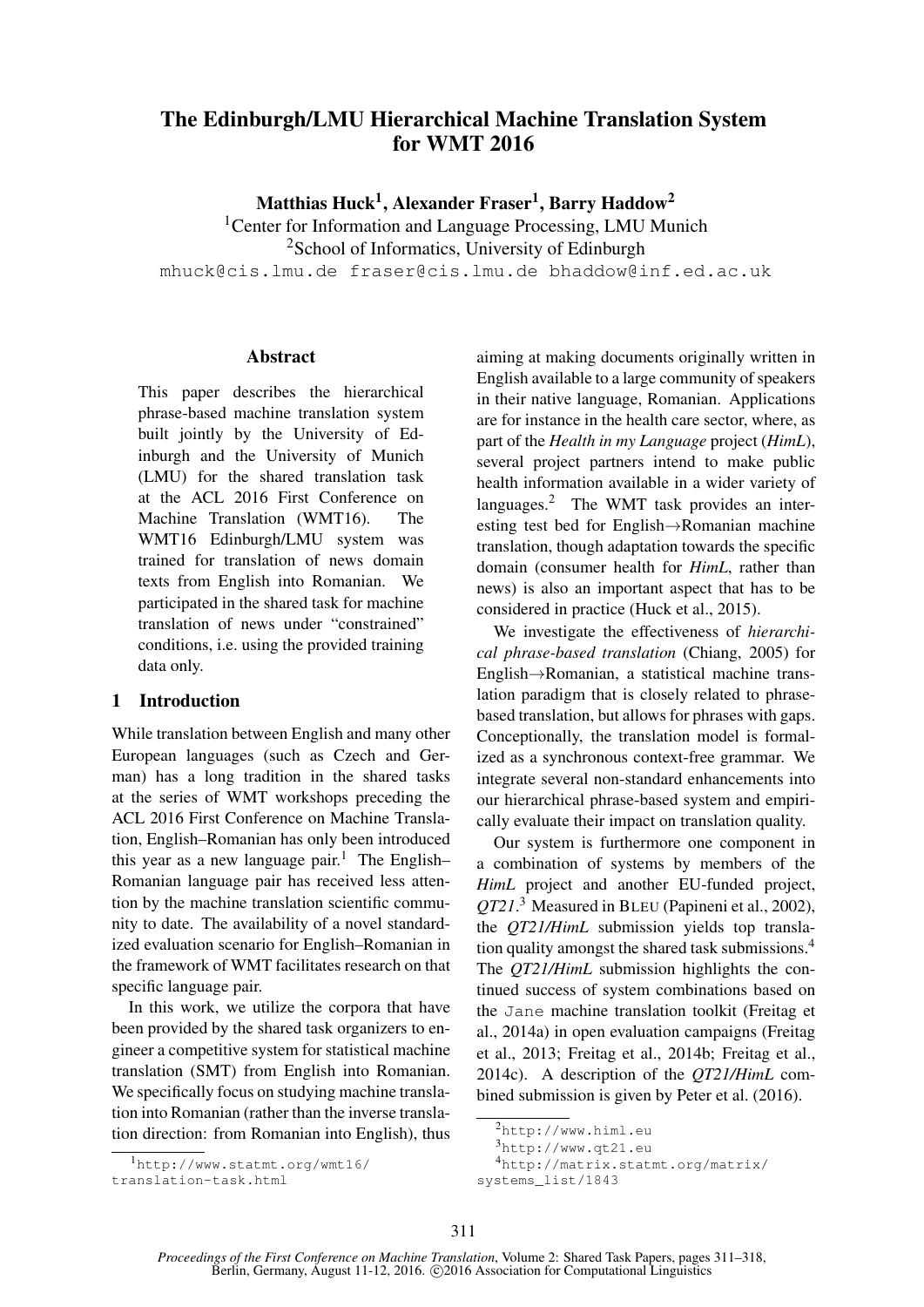We proceed by presenting the particularities of our hierarchical phrase-based system, with a focus of interest on exploring non-standard enhancements and non-default configuration settings such as:

- Individual language models as features, rather than a single linearly interpolated language model; and another background language model estimated over concatenated corpora.
- Large CommonCrawl language model training data.
- Unpruned language models.
- More hierarchical rules than in default systems, by means of imposing less strict extraction constraints.
- A phrase orientation model for hierarchical translation (Huck et al., 2013).
- Lightly-supervised training (Schwenk, 2008; Schwenk and Senellart, 2009; Huck et al., 2011).
- Larger development data for tuning.

All our experiments are run with the open source Moses implementation (Hoang et al., 2009) of the hierarchical phrase-based translation paradigm.

## 2 System Overview

### 2.1 Hierarchical Phrase-Based Translation

In hierarchical phrase-based translation, a probabilistic synchronous context-free grammar is induced from bilingual training corpora. In addition to continuous *lexical* phrases as in standard phrase-based translation, *hierarchical* phrases with (usually) up to two non-terminals are extracted from the word-aligned parallel training data.

The non-terminal set of a standard hierarchical grammar comprises two symbols which are shared by source and target: the initial symbol *S* and one generic non-terminal symbol *X*. The initial symbol *S* is the start symbol of the grammar. The generic non-terminal *X* is used as a placeholder for the gaps within the right-hand side of hierarchical translation rules as well as on all left-hand sides of the translation rules that are extracted from the parallel training corpus.

Extracted rules of a standard hierarchical grammar are of the form  $X \to \langle \alpha, \beta, \rangle$  where  $\langle \alpha, \beta \rangle$  is a bilingual phrase pair that may contain *X*, i.e.  $\alpha \in (\{X\} \cup V_F)^+$  and  $\beta \in (\{X\} \cup V_E)^+$ , where  $V_F$ and  $V<sub>E</sub>$  are the source and target vocabulary, respectively. The non-terminals on the source side and on the target side of hierarchical rules are linked in a one-to-one correspondence. The ∼ relation defines this one-to-one correspondence.

In addition to the extracted rules, a nonlexicalized *glue rule*

$$
S \to \left\langle S^{\sim 0} X^{\sim 1}, S^{\sim 0} X^{\sim 1} \right\rangle \tag{1}
$$

is incorporated into the hierarchical grammar that the system can use for serial concatenation of phrases as in monotonic phrase-based translation.

In the Moses implementation, the decoder internally adds a *sentence start* terminal symbol <s> and a *sentence end* terminal symbol </s> to the input before and after each sentence, respectively. Therefore, two more special rules

$$
S \to \langle \langle \langle s \rangle, \langle s \rangle \rangle
$$
  

$$
S \to \langle S^{\sim 0} \langle s \rangle, S^{\sim 0} \langle s \rangle \rangle
$$
 (2)

are included which allow the decoder to finalize its translations.

Hierarchical search is conducted with a customized version of the CYK+ parsing algorithm (Chappelier and Rajman, 1998) and cube pruning (Chiang, 2007). A hypergraph which represents the whole parsing space is built employing CYK+. Cube pruning operates in bottom-up topological order on this hypergraph and expands at most *k* derivations at each hypernode.

### 2.2 Data and Preprocessing

Our system is trained using only permissible Romanian monolingual and English–Romanian parallel corpora provided by the organizers of the WMT16 shared task for machine translation of news: Europarl (Koehn, 2005), SETimes2 (Tyers and Alperen, 2010), News Crawl articles from 2015 (denoted as news2015 hereafter), and CommonCrawl (Buck et al., 2014).

The target side of the data is preprocessed with tokro, LIMSI's tokenizer for Romanian (Allauzen et al.,  $2016$ .<sup>5</sup> The English source side is tokenized using the tokenizer.perl script from the Moses toolkit. Romanian and English sentences are both frequent-cased (with Moses' truecase.perl).

<sup>5</sup>https://perso.limsi.fr/aufrant/ software/tokro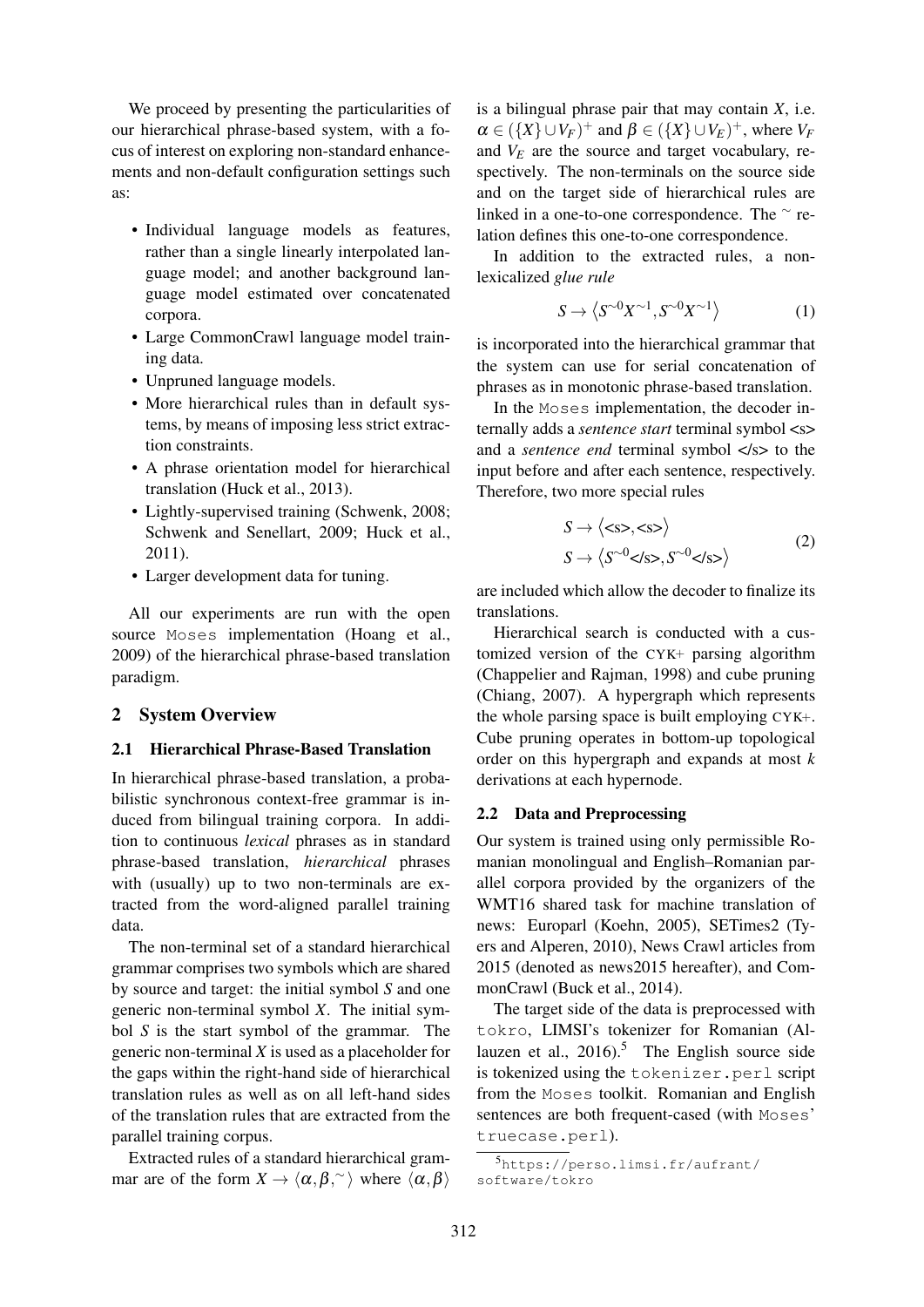We split the development set newsdev2016 into two halves (newsdev2016\_1 with the first 1000 sentences and newsdev2016 2 with the last 999 sentences). During the system building process, we measure progress by evaluating on newsdev2016\_2 as our internal unseen test set, while only newsdev2016\_1 is utilized for tuning.

## 2.3 Training and Tuning

We create word alignments by aligning the bilingual data in both directions with  $MGIZA++$  (Gao and Vogel, 2008). We use a sequence of IBM word alignment models (Brown et al., 1993) with five iterations of EM training (Dempster et al., 1977) of Model 1, three iterations of Model 3, and three iterations of Model 4. After EM, we obtain a symmetrized alignment by applying the grow-diag-final-and heuristic (Och and Ney, 2003; Koehn et al., 2003) to the two trained alignments. We extract synchronous context-free grammar rules that are consistent with the symmetrized word alignment from the parallel training data.

We train 5-gram language models (LMs) with modified Kneser-Ney smoothing (Kneser and Ney, 1995; Chen and Goodman, 1998). KenLM (Heafield, 2011) is employed for LM training and scoring, and SRILM (Stolcke, 2002) for linear LM interpolation.

Our translation model incorporates a number of different features in a log-linear combination (Och and Ney, 2002). We tune the feature weights with batch *k*-best MIRA (Cherry and Foster, 2012) to maximize BLEU (Papineni et al., 2002) on a development set. We run MIRA for 25 iterations on 200-best lists.

## 2.4 Baseline Setup

The features of our plain hierarchical phrase-based baseline are:

- Rule translation log-probabilities in both target-to-source and source-to-target direction, smoothed with Good-Turing discounting (Foster et al., 2006).
- Lexical translation log-probabilities in both target-to-source and source-to-target direction.
- Seven binary features indicating absolute occurrence count classes of translation rules (with count classes 1, 2, 3, 4, 5-6, 7-10, >10).
- An indicator feature that fires on applications of the glue rule.
- Word penalty.
- Rule penalty.
- A 5-gram language model.

We discard rules with non-terminals on their right-hand side if they are singletons in the training data. The baseline language model is a linear interpolation of three 5-gram LMs trained over the Romanian news2015, Europarl, and SETimes2 training data, respectively, with pruning of singleton  $n$ -grams of order three and higher.<sup>6</sup> We run the Moses chart-based decoder with cube pruning, configured at a maximum chart span of 25 and otherwise default settings.

## 2.5 Enhancements

We now describe modifications that we apply on top of the baseline. The results of the empirical evaluation will be given in Section 3.

Linear LM interpolation vs. individual LMs as features in the log-linear combination. Rather than employing a linearly interpolated LM, we integrate the individual LMs trained over the separate corpora (news2015, Europarl, SETimes2) directly into the log-linear feature combination of the system and let MIRA optimize their weights along with all other features in tuning.

Background LM. We add one more language model, which we denote as *background LM*. The background LM is estimated from a concatenation of the Romanian news2015, Europarl, and SE-Times2 training data. The background LM does not replace the individual LMs in the log-linear combination, but acts as another feature with an associated weight.

CommonCrawl LM training data. A large Romanian CommonCrawl corpus has been released for the constrained track of the WMT16 shared task for machine translation of news. In our system, we utilize this corpus by adding it to the training data of the background LM. We append it to the concatenation of news2015, Europarl, and SETimes2 data and estimate a bigger background LM.

<sup>6</sup>Pruned individual LMs are trained with KenLM's --prune '0 0 1' parameters. Weights for linear LM interpolation are optimized on newsdev2016\_1.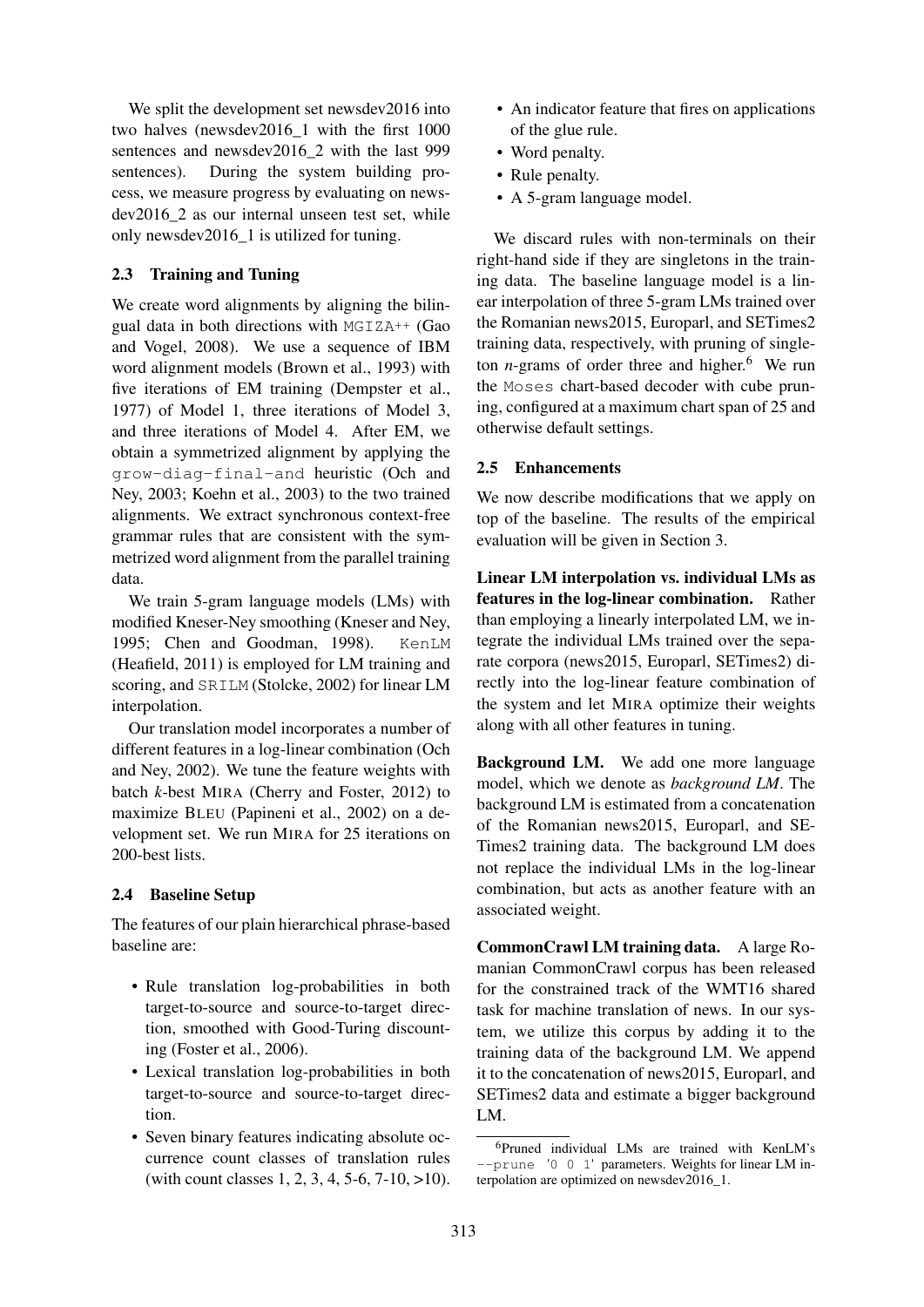Pruned vs. unpruned LMs. We compare pruned and unpruned language models. In the pruned versions of the models, singleton *n*-grams of order three and higher are discarded, whereas all *n*-grams are kept in the unpruned versions.

More hierarchical rules. The baseline synchronous context-free grammar rules in the phrase table are extracted from the parallel training data with Moses' default settings: a maximum of five symbols on the source side, a maximum span of ten words, and no right-hand side non-terminal at gaps that cover only a single word on the source side. We allow for extraction of more hierarchical rules by applying less strict rule extraction constraints: a maximum of ten symbols on the source side, a maximum span of twenty words, and no lower limit to the amount of words covered by non-terminals at extraction time.

Phrase orientation model. We implemented a feature in Moses that resembles the phrase orientation model for hierarchical machine translation as described by Huck et al. (2013). The Huck et al. (2013) implementation had been released as part of the Jane toolkit (Vilar et al., 2010; Vilar et al., 2012; Huck et al., 2012). Our new Moses implementation technically operates in almost the same manner, except for minor implementation differences. Similarly to the type of lexicalized reordering models that are in common use in phrase-based systems (Galley and Manning, 2008), our model estimates the probabilities of orientation classes for each phrase (or: rule) from the training data. We use three orientation classes: *monotone*, *swap*, and *discontinuous*. 7

Lightly-supervised training. We automatically translated parts (1.2 M sentences) of the monolingual Romanian news2015 corpus to English with a Romanian→English phrase-based statistical machine translation system (Williams et al., 2016). The resulting synthetic parallel corpus of the original Romanian news texts paired with machine-translated English counterparts is utilized for lightly-supervised training (Schwenk, 2008) of our English→Romanian hierarchical system.

We follow the approach outlined by Huck et al. (2011) to augment the system with the synthetic parallel data. A foreground phrase table extracted from the human-generated parallel data is filled up with entries from a background phrase table extracted from the synthetic parallel data. An entry from the background table is only added if the foreground table does not already contain a similar entry (Bisazza et al., 2011). A binary feature distinguishes background phrases from foreground phrases. For the background phrase table, we extract only lexical phrases (i.e., phrases without non-terminals on their right-hand side) from the synthetic parallel data, no hierarchical phrases. The phrase length for entries of the background table is restricted to a maximum number of five terminal symbols on the source side. Lexical scores over the phrases extracted from synthetic data are calculated with a lexicon model learned from the human-generated parallel data, as proposed by Huck and Ney (2012).

Larger development data. Since no dedicated unseen test set was available during system building, newsdev2016 was split into its first half (newsdev2016\_1) and its second half (newsdev2016\_2) so that we could tune on the first half and keep the second half untouched for evaluating progress in translation quality with the various enhancements. For the final system (our primary submission), we took the best configuration built in this manner and tuned it on both halves, i.e. all of newsdev2016. 1000 sentences (as in newsdev2016\_1) are a relatively small size for a development set, and we suspected that the optimized feature weights could become more reliable with twice the amount of development data.<sup>8</sup> Good results when tuning on newsdev2016\_1 and testing on newsdev2016\_2 made us feel confident about keeping the overall system configuration fixed and re-tuning the feature weights on all of newsdev2016. We calculated the BLEU scores on newsdev2016\_1 and newsdev2016\_2 (both being part of the development set now) as a sanity check and then submitted a hypothesis translation for the evaluation set, newstest2016, without further internal validation on a test set.

 $7$ Using Moses' Experiment Management System (EMS) (Koehn, 2010), the phrase orientation model for hierarchical machine translation can be activated by simply adding a line  $phrase-orientation = true to the [TRAINING]$ section of the EMS configuration file.

<sup>8</sup>Whenever available, we typically attempt to use large development sets (in the order of a few thousand sentences), e.g. for Edinburgh's phrase-based systems for the German– English language pair (Haddow et al., 2015).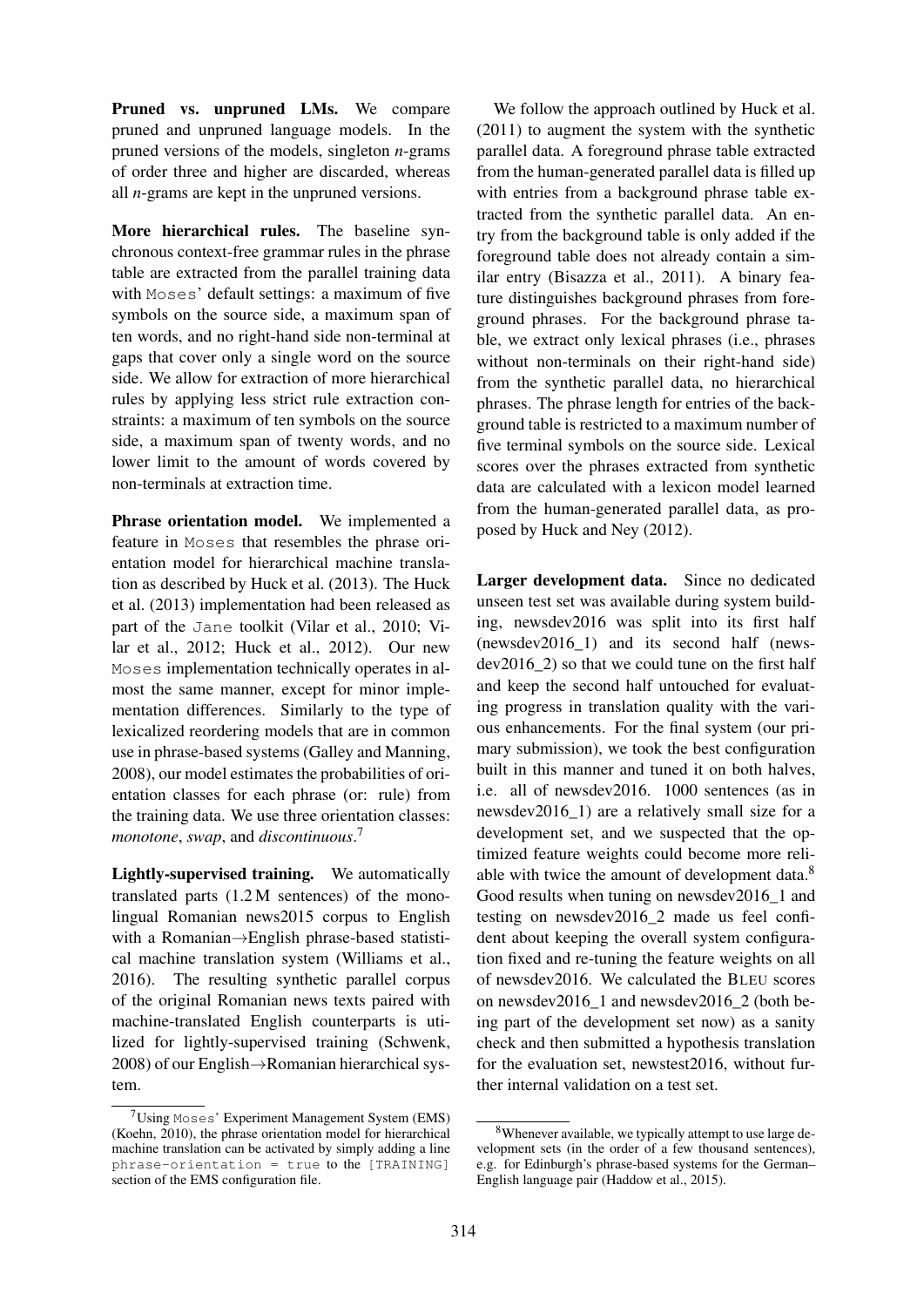| $en \rightarrow ro$                                                | newsdev2016 1 | newsdev2016 2 | newstest2016 |
|--------------------------------------------------------------------|---------------|---------------|--------------|
| baseline with interpolated LM over news2015, Europarl, SETimes2    | 22.1          | 26.6          | 23.0         |
| + three individual LMs (replacing the interpolated LM)             | 21.6          | 26.6          | 22.9         |
| + background LM over concatenation of news2015, Europarl, SETimes2 | 22.2          | 27.1          | 23.3         |
| + CommonCrawl LM training data in background LM                    | 23.1          | 28.3          | 24.4         |
| + all LMs unpruned                                                 | 23.4          | 28.6          | 24.4         |
| + more hierarchical rules                                          | 23.1          | 29.0          | 24.7         |
| + phrase orientation model                                         | 24.4          | 29.5          | 25.5         |
| + lightly-supervised training (contrastive submission system)      | 24.8          | 30.2          | 25.5         |
| + tuning on full newsdev2016 (primary submission system)           | 24.5          | 30.9          | 25.9         |

Table 1: Incremental improvements over a plain hierarchical phrase-based baseline for English→Romanian (case-sensitive BLEU scores). Feature weights are tuned on newsdev2016\_1 in all experiments except the one in the bottom line, where both newsdev2016\_1 and newsdev2016\_2 are employed for tuning.

## 3 Experiments

Table 1 presents the results achieved with the plain hierarchical phrase-based baseline, and the gains when incrementally applying modifications as described in Section 2.5. The decoder output is postprocessed with the detruecase.perl script from the Moses toolkit for recasing and tokro with its -r command line switch for detokenization. We evaluate case-sensitive with mteval-v13a.pl -c.

### 3.1 Discussion

Replacing the baseline's linearly interpolated LM with three individual LMs as features in the loglinear combination deteriorates the BLEU score on the development set by half a point, but has barely any impact on translation quality on the test sets (±0.0 BLEU on newsdev2016\_2, −0.1 BLEU on newstest2016). By also adding a background LM over the concatenated news2015, Europarl, and SETimes2 corpora, we attain a similar BLEU score on the development set as with the baseline's linearly interpolated LM, but a gain of  $+0.3$  to  $+0.5$ BLEU on the test sets, compared to the baseline.

Utilizing a larger amount of target-side monolingual resources by appending the Common-Crawl corpus to the background LM's training data is very beneficial and increases the BLEU scores by around one point. Not pruning the LMs, i.e. not discarding singleton *n*-grams of order three and higher, has a positive effect on newsdev2016 1 and newsdev2016  $2 (+0.3$  BLEU), but makes no difference on newstest2016. If we allow for extraction of more hierarchical rules, we slightly harm the result on the development set again, but the model seems to generalize better, with  $+0.4$  BLEU on newsdev2016 2 and  $+0.3$ BLEU on newstest2016.

The phrase orientation model performs particularly well on newstest2016, with a gain of another +0.8 BLEU. Lightly-supervised training, on the other hand, does not boost translation quality on newstest2016 at all, though we see a decent improvement on newsdev2016\_2, our internal test set. (+0.7 BLEU).

In our very last experiment, when we tune on the concatenation of newsdev2016\_1 and newsdev2016\_2, we find that employing the larger development data is of benefit to the system  $(+0.4)$ BLEU on newstest2016).

Overall, the two individual system enhancements that give us the largest improvements on newstest2016 are the large Romanian Common-Crawl corpus  $(+1.1$  BLEU) and the phrase orientation model  $(+0.8$  BLEU).

### 4 Summary

We built a hierarchical phrase-based system for translation of news texts from English into Romanian. By enhancing the system with non-standard components, we have been able to achieve an overall improvement over a plain hierarchical baseline of  $+2.9$  BLEU points on the newstest 2016 set.

Our Moses reimplementation of the phrase orientation model for hierarchical machine translation (Huck et al., 2013) has been released as part of Moses on GitHub.<sup>9</sup>

<sup>9</sup>https://github.com/moses-smt/ mosesdecoder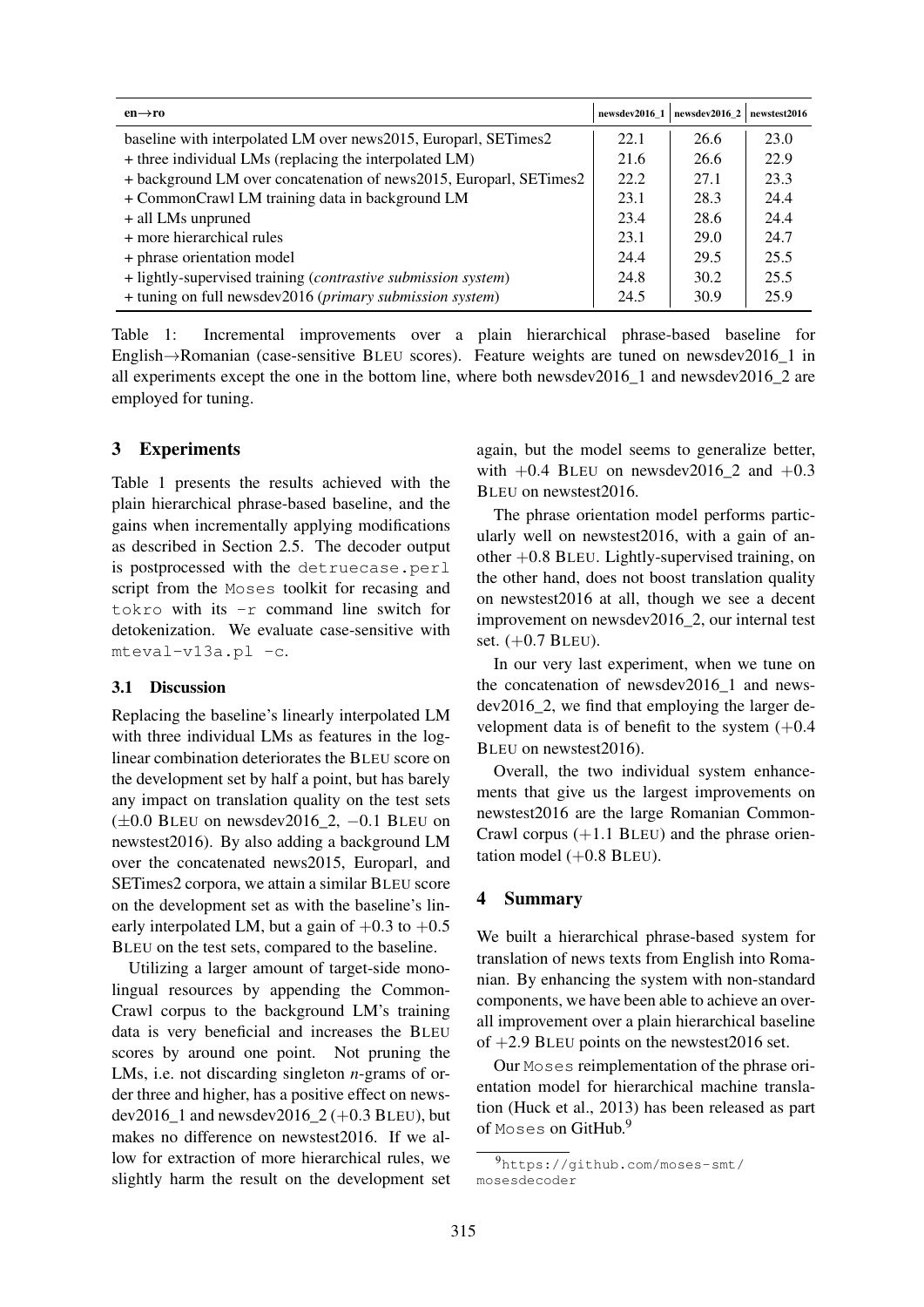#### Acknowledgments

This project has received funding from the European Union's Horizon 2020 research and innovation programme under grant agreement № 644402 (*HimL*).

We thank Franck Burlot and Lauriane Aufrant from LIMSI-CNRS in Orsay, France, for providing preprocessed corpora and sharing their Romanian tokenizer in the framework of a QT21/HimL cross-project collaboration.

### **References**

- Alexandre Allauzen, Lauriane Aufrant, Franck Burlot, Elena Knyazeva, Thomas Lavergne, and François Yvon. 2016. LIMSI@WMT'16: Machine Translation of News. In *Proc. of the ACL 2016 First Conf. on Machine Translation (WMT16)*, Berlin, Germany, August.
- Arianna Bisazza, Nick Ruiz, and Marcello Federico. 2011. Fill-up versus Interpolation Methods for Phrase-based SMT Adaptation. In *Proc. of the Int. Workshop on Spoken Language Translation (IWSLT)*, pages 136–143, San Francisco, CA, USA, December.
- Peter F. Brown, Stephen A. Della Pietra, Vincent J. Della Pietra, and Robert L. Mercer. 1993. The Mathematics of Statistical Machine Translation: Parameter Estimation. *Computational Linguistics*, 19(2):263–311, June.
- Christian Buck, Kenneth Heafield, and Bas van Ooyen. 2014. N-gram Counts and Language Models from the Common Crawl. In *Proc. of the Language Resources and Evaluation Conference*, Reykjavík, Iceland, May.
- Jean-Cédric Chappelier and Martin Rajman. 1998. A Generalized CYK Algorithm for Parsing Stochastic CFG. In *Proc. of the First Workshop on Tabulation in Parsing and Deduction*, pages 133–137, Paris, France, April.
- Stanley F. Chen and Joshua Goodman. 1998. An Empirical Study of Smoothing Techniques for Language Modeling. Technical Report TR-10-98, Computer Science Group, Harvard University, Cambridge, MA, USA, August.
- Colin Cherry and George Foster. 2012. Batch Tuning Strategies for Statistical Machine Translation. In *Proc. of the Conf. of the North American Chapter of the Assoc. for Computational Linguistics: Human Language Technologies (NAACL-HLT)*, pages 427– 436, Montréal, Canada, June.
- David Chiang. 2005. A Hierarchical Phrase-Based Model for Statistical Machine Translation. In *Proc.*

*of the Annual Meeting of the Assoc. for Computational Linguistics (ACL)*, pages 263–270, Ann Arbor, MI, USA, June.

- David Chiang. 2007. Hierarchical Phrase-Based Translation. *Computational Linguistics*, 33(2):201– 228, June.
- Arthur P. Dempster, Nan M. Laird, and Donald B. Rubin. 1977. Maximum Likelihood from Incomplete Data via the EM Algorithm. *J. Royal Statist. Soc. Ser. B*, 39(1):1–22.
- George Foster, Roland Kuhn, and Howard Johnson. 2006. Phrasetable Smoothing for Statistical Machine Translation. In *Proc. of the Conf. on Empirical Methods for Natural Language Processing (EMNLP)*, pages 53–61, Sydney, Australia, July.
- Markus Freitag, Stephan Peitz, Joern Wuebker, Hermann Ney, Nadir Durrani, Matthias Huck, Philipp Koehn, Thanh-Le Ha, Jan Niehues, Mohammed Mediani, Teresa Herrmann, Alex Waibel, Nicola Bertoldi, Mauro Cettolo, and Marcello Federico. 2013. EU-BRIDGE MT: Text Translation of Talks in the EU-BRIDGE Project. In *Proc. of the Int. Workshop on Spoken Language Translation (IWSLT)*, pages 128–135, Heidelberg, Germany, December.
- Markus Freitag, Matthias Huck, and Hermann Ney. 2014a. Jane: Open Source Machine Translation System Combination. In *Proc. of the Conf. of the Europ. Chapter of the Assoc. for Computational Linguistics (EACL)*, pages 29–32, Gothenburg, Sweden, April.
- Markus Freitag, Stephan Peitz, Joern Wuebker, Hermann Ney, Matthias Huck, Rico Sennrich, Nadir Durrani, Maria Nadejde, Philip Williams, Philipp Koehn, Teresa Herrmann, Eunah Cho, and Alex Waibel. 2014b. EU-BRIDGE MT: Combined Machine Translation. In *Proc. of the Workshop on Statistical Machine Translation (WMT)*, pages 105– 113, Baltimore, MD, USA, June.
- Markus Freitag, Joern Wuebker, Stephan Peitz, Hermann Ney, Matthias Huck, Alexandra Birch, Nadir Durrani, Philipp Koehn, Mohammed Mediani, Isabel Slawik, Jan Niehues, Eunah Cho, Alex Waibel, Nicola Bertoldi, Mauro Cettolo, and Marcello Federico. 2014c. Combined Spoken Language Translation. In *Proc. of the Int. Workshop on Spoken Language Translation (IWSLT)*, pages 57–64, Lake Tahoe, CA, USA, December.
- Michel Galley and Christopher D. Manning. 2008. A Simple and Effective Hierarchical Phrase Reordering Model. In *Proc. of the Conf. on Empirical Methods for Natural Language Processing (EMNLP)*, pages 847–855, Honolulu, HI, USA, October.
- Qin Gao and Stephan Vogel. 2008. Parallel Implementations of Word Alignment Tool. In *Software Engineering, Testing, and Quality Assurance for Natural*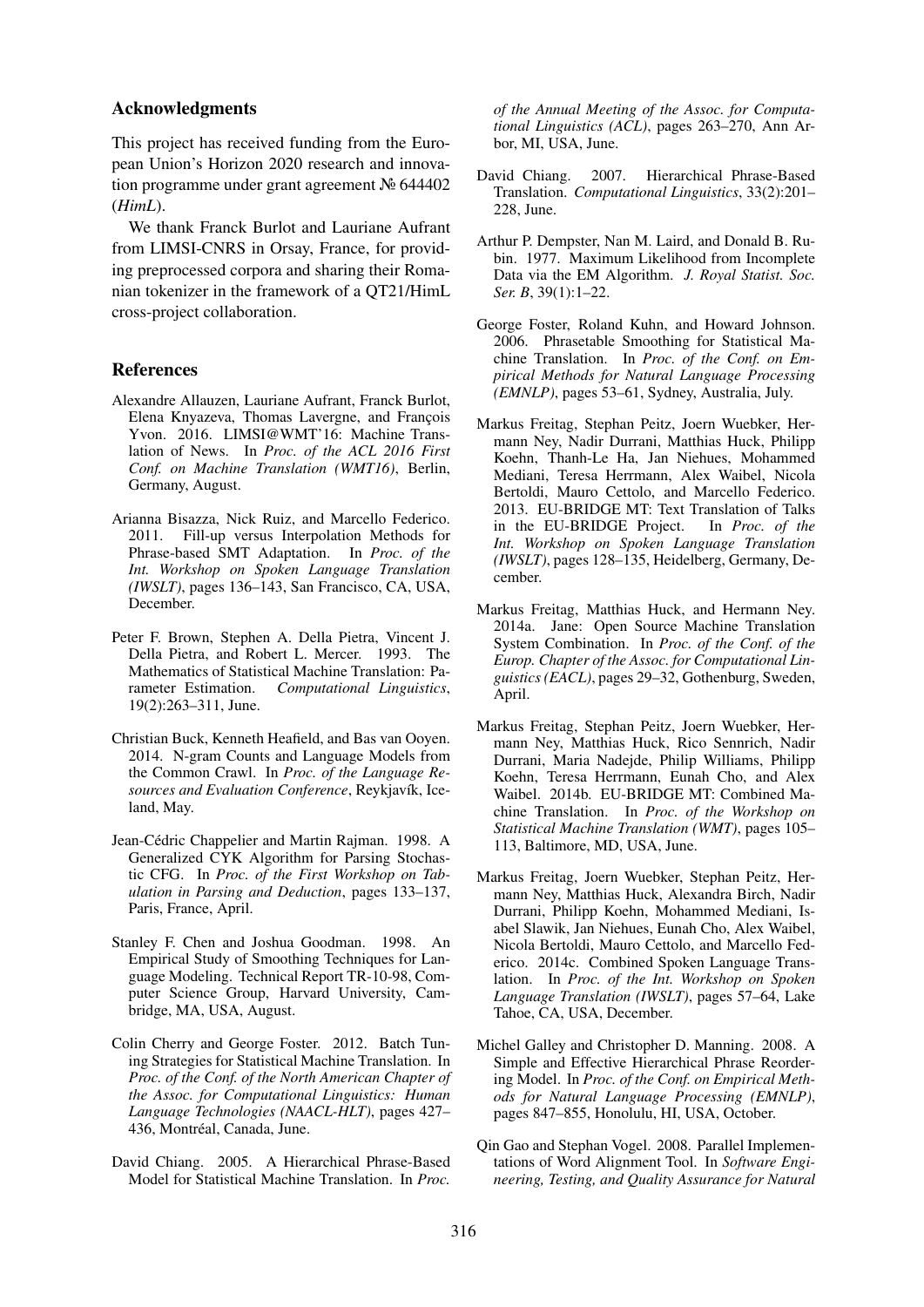*Language Processing*, SETQA-NLP '08, pages 49– 57, Columbus, OH, USA, June.

- Barry Haddow, Matthias Huck, Alexandra Birch, Nikolay Bogoychev, and Philipp Koehn. 2015. The Edinburgh/JHU Phrase-based Machine Translation Systems for WMT 2015. In *Proc. of the Workshop on Statistical Machine Translation (WMT)*, pages 126–133, Lisbon, Portugal, September.
- Kenneth Heafield. 2011. KenLM: Faster and Smaller Language Model Queries. In *Proc. of the Workshop on Statistical Machine Translation (WMT)*, pages 187–197, Edinburgh, Scotland, UK, July.
- Hieu Hoang, Philipp Koehn, and Adam Lopez. 2009. A Unified Framework for Phrase-Based, Hierarchical, and Syntax-Based Statistical Machine Translation. In *Proc. of the Int. Workshop on Spoken Language Translation (IWSLT)*, pages 152–159, Tokyo, Japan, December.
- Matthias Huck and Hermann Ney. 2012. Pivot Lightly-Supervised Training for Statistical Machine Translation. In *Proc. of the Conf. of the Assoc. for Machine Translation in the Americas (AMTA)*, San Diego, CA, USA, October.
- Matthias Huck, David Vilar, Daniel Stein, and Hermann Ney. 2011. Lightly-Supervised Training for Hierarchical Phrase-Based Machine Translation. In *Proc. of the EMNLP 2011 Workshop on Unsupervised Learning in NLP*, pages 91–96, Edinburgh, Scotland, UK, July.
- Matthias Huck, Jan-Thorsten Peter, Markus Freitag, Stephan Peitz, and Hermann Ney. 2012. Hierarchical Phrase-Based Translation with Jane 2. *The Prague Bulletin of Mathematical Linguistics (PBML)*, 98:37–50, October.
- Matthias Huck, Joern Wuebker, Felix Rietig, and Hermann Ney. 2013. A Phrase Orientation Model for Hierarchical Machine Translation. In *Proc. of the Workshop on Statistical Machine Translation (WMT)*, pages 452–463, Sofia, Bulgaria, August.
- Matthias Huck, Alexandra Birch, and Barry Haddow. 2015. Mixed-Domain vs. Multi-Domain Statistical Machine Translation. In *Proc. of MT Summit XV, vol.1: MT Researchers' Track*, pages 240–255, Miami, FL, USA, October.
- Reinhard Kneser and Hermann Ney. 1995. Improved Backing-Off for M-gram Language Modeling. In *Proceedings of the Int. Conf. on Acoustics, Speech, and Signal Processing*, volume 1, pages 181–184, Detroit, MI, USA, May.
- Philipp Koehn, Franz Joseph Och, and Daniel Marcu. 2003. Statistical Phrase-Based Translation. In *Proc. of the Conf. of the North American Chapter of the Assoc. for Computational Linguistics: Human Language Technologies (NAACL-HLT)*, pages 127–133, Edmonton, Canada, May/June.
- Philipp Koehn. 2005. Europarl: A Parallel Corpus for Statistical Machine Translation. In *Proc. of the MT Summit X*, Phuket, Thailand, September.
- Philipp Koehn. 2010. An Experimental Management System. *The Prague Bulletin of Mathematical Linguistics (PBML)*, 94:87–96, September.
- Franz Josef Och and Hermann Ney. 2002. Discriminative Training and Maximum Entropy Models for Statistical Machine Translation. In *Proc. of the Annual Meeting of the Assoc. for Computational Linguistics (ACL)*, pages 295–302, Philadelphia, PA, USA, July.
- Franz Josef Och and Hermann Ney. 2003. A Systematic Comparison of Various Statistical Alignment Models. *Computational Linguistics*, 29(1):19–51, March.
- Kishore Papineni, Salim Roukos, Todd Ward, and Wei-Jing Zhu. 2002. Bleu: a Method for Automatic Evaluation of Machine Translation. In *Proc. of the Annual Meeting of the Assoc. for Computational Linguistics (ACL)*, pages 311–318, Philadelphia, PA, USA, July.
- Jan-Thorsten Peter, Tamer Alkhouli, Hermann Ney, Matthias Huck, Fabienne Braune, Alexander Fraser, Aleš Tamchyna, Ondřej Bojar, Barry Haddow, Rico Sennrich, Frédéric Blain, Lucia Specia, Jan Niehues, Alex Waibel, Alexandre Allauzen, Lauriane Aufrant, Franck Burlot, Elena Knyazeva, Thomas Lavergne, François Yvon, Stella Frank, and Mārcis Pinnis. 2016. The QT21/HimL Combined Machine Translation System. In *Proc. of the ACL 2016 First Conf. on Machine Translation (WMT16)*, Berlin, Germany, August.
- Holger Schwenk and Jean Senellart. 2009. Translation Model Adaptation for an Arabic/French News Translation System by Lightly-Supervised Training. In *Proc. of the MT Summit XII*, Ottawa, Canada, August.
- Holger Schwenk. 2008. Investigations on Large-Scale Lightly-Supervised Training for Statistical Machine Translation. In *Proc. of the Int. Workshop on Spoken Language Translation (IWSLT)*, pages 182–189, Waikiki, HI, USA, October.
- Andreas Stolcke. 2002. SRILM an Extensible Language Modeling Toolkit. In *Proc. of the Int. Conf. on Spoken Language Processing (ICSLP)*, volume 3, Denver, CO, USA, September.
- Francis M. Tyers and Murat Serdar Alperen. 2010. South-East European Times: A parallel corpus of Balkan languages. In *Proc. of the LREC Workshop on Exploitation of Multilingual Resources and Tools for Central and (South-) Eastern European Languages*, pages 49–53, Malta, May.
- David Vilar, Daniel Stein, Matthias Huck, and Hermann Ney. 2010. Jane: Open Source Hierarchical Translation, Extended with Reordering and Lexicon